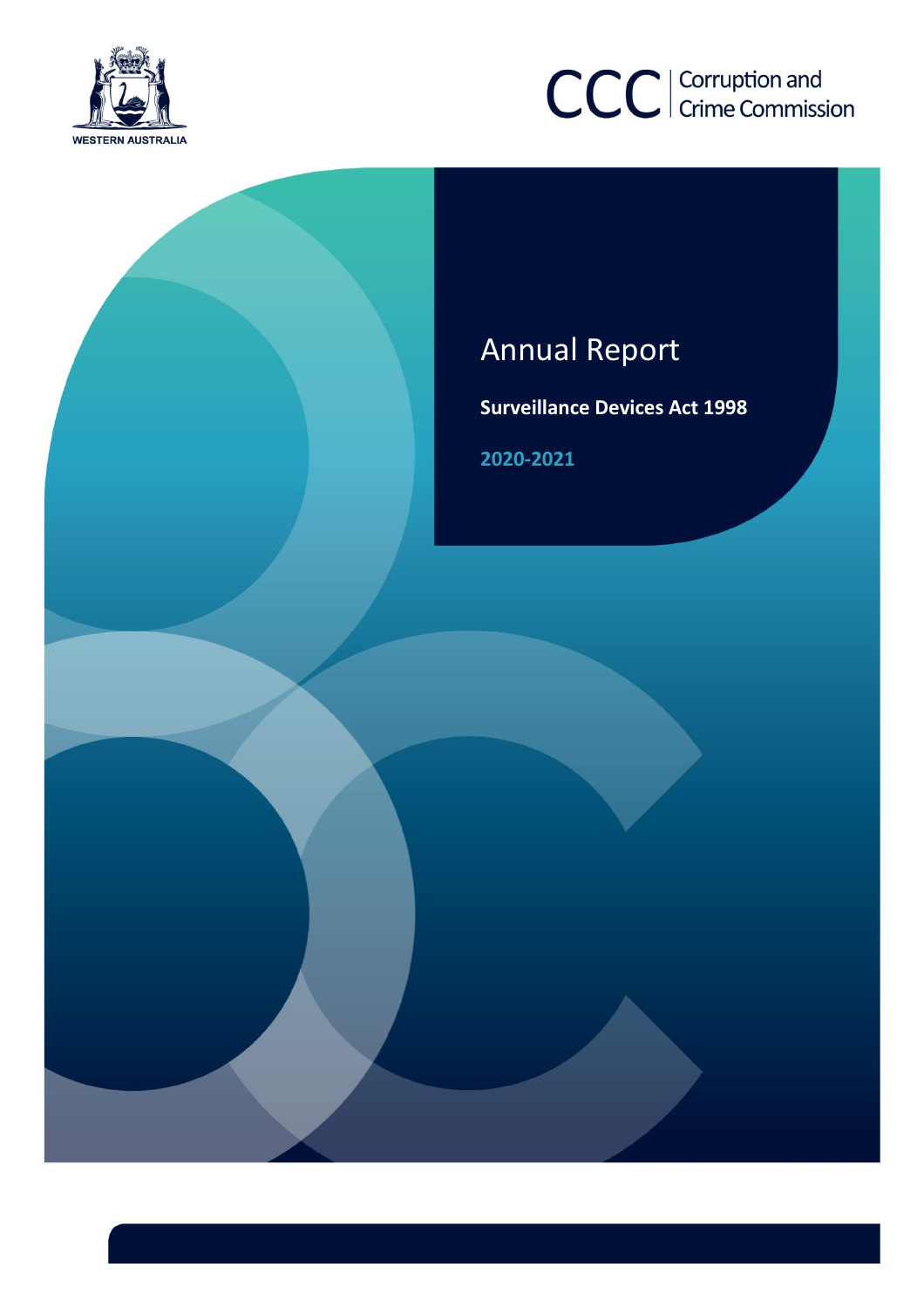

## **INTRODUCTION**

The *Surveillance Devices Act 1998* (s. 43(1a)) requires the Commission to furnish to the Attorney-General, as soon as practicable after 30 June, but in any event not later than 31 August, in each year, a report in respect of the year ending 30 June, containing information relating to:

- *(a) applications for warrants and extensions of warrants, including the number of such applications and the orders made in respect of such applications;*
- *(b) applications for emergency authorisations, including the number of such applications and the authorisations issued in respect of such applications; and*
- *(c) such other matters relating to the use of surveillance devices and the administration of this Act as the Attorney General may direct.*

The *Surveillance Devices Regulations 1999* (regulation 8) prescribe further requirements in relation to the information to be provided in the annual report concerning the warrants and extensions reported under the Act (s. 43). This includes the number of such applications that were:

- *(a) withdrawn;*
- *(b) made by the applicant on behalf of another law enforcement officer; and*
- *(c) made by means other than filing a written application at the court.*

Additionally, the SD Regulations (regulation 8(2)) prescribe the inclusion of the number of applications for emergency authorisations that were withdrawn.

The Act (s. 43(4)) requires that the Minister cause this report to be laid before each House of Parliament as soon as practicable.

Accordingly, the Commission provides this report to the Attorney-General containing information concerning its applications and authorisations for the use of surveillance device warrants under the Act for the year ending 30 June 2021.